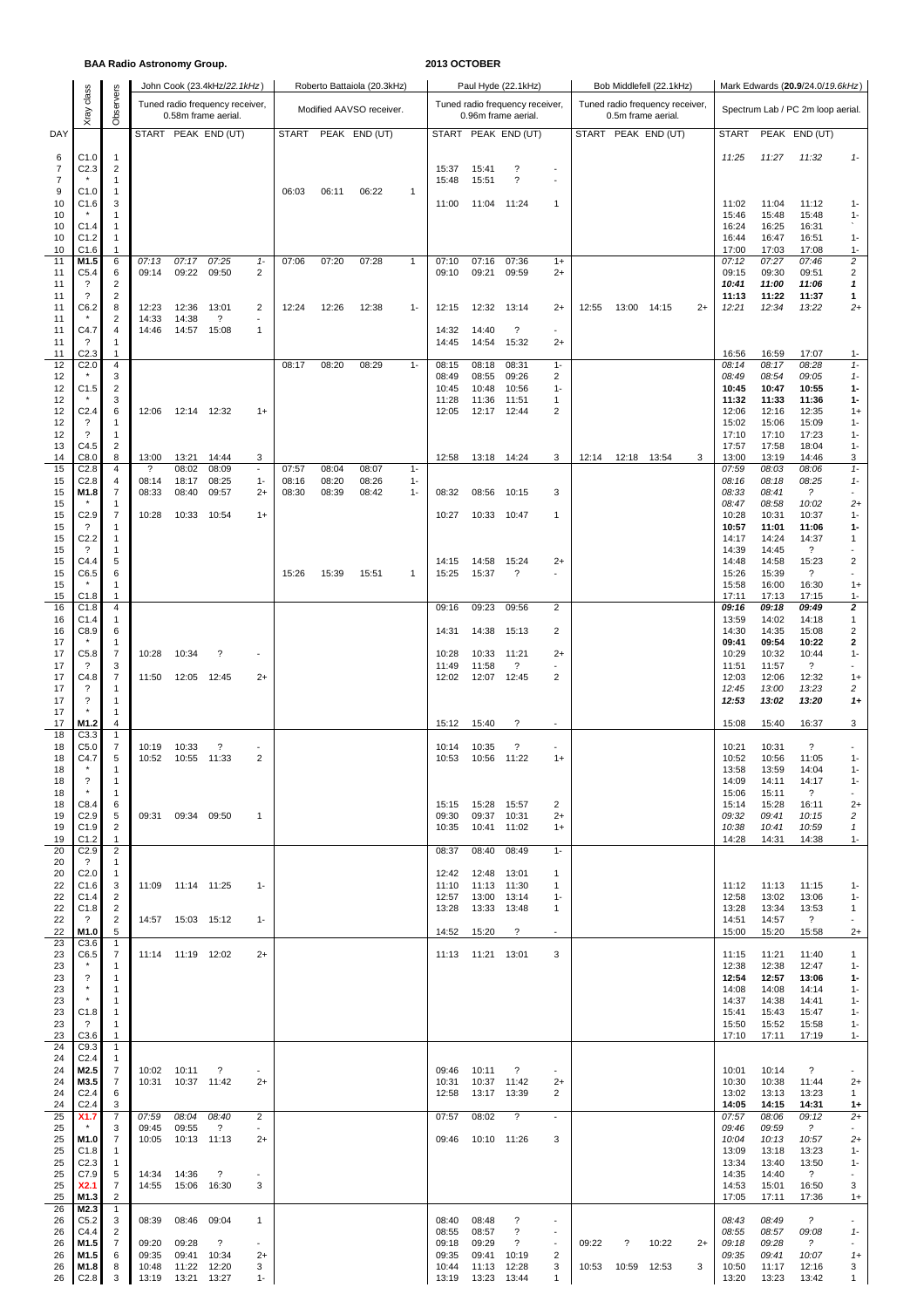|    |                          |                | <b>BAA Radio Astronomy Group.</b> |             |                          |                |       |       |       |      | 2013 OCTOBER |             |                          |                          |       |       |       |      |       |       |                          |                |
|----|--------------------------|----------------|-----------------------------------|-------------|--------------------------|----------------|-------|-------|-------|------|--------------|-------------|--------------------------|--------------------------|-------|-------|-------|------|-------|-------|--------------------------|----------------|
| 26 | C2.0                     |                |                                   |             |                          |                |       |       |       |      |              |             |                          |                          |       |       |       |      | 15:48 | 15:51 | 16:00                    | $1 -$          |
| 26 | C8.8                     | $\overline{2}$ |                                   |             |                          |                |       |       |       |      |              |             |                          |                          |       |       |       |      | 17:11 | 17:16 | $\overline{\mathcal{E}}$ | $\blacksquare$ |
| 26 | C6.5                     | $\mathbf{1}$   |                                   |             |                          |                |       |       |       |      |              |             |                          |                          |       |       |       |      | 17:27 | 17:32 | 17:46                    | 1              |
| 26 | C7.7                     | $\mathbf{1}$   |                                   |             |                          |                |       |       |       |      |              |             |                          |                          |       |       |       |      | 19:26 | 19:28 | 19:35                    | $1 -$          |
| 27 | C1.9                     | $\mathbf{1}$   |                                   |             |                          |                |       |       |       |      |              |             |                          |                          |       |       |       |      |       |       |                          |                |
| 27 | ?                        | 1              |                                   |             |                          |                |       |       |       |      |              |             |                          |                          |       |       |       |      |       |       |                          |                |
| 27 | C3.5                     | 6              | 09:31                             |             | 09:37 09:45              | $1 -$          |       |       |       |      | 09:31        | 09:37 10:07 |                          | $\overline{2}$           |       |       |       |      | 09:32 | 09:41 | 10:04                    | $1+$           |
| 27 | $\boldsymbol{\gamma}$    | $\mathbf{1}$   |                                   |             |                          |                |       |       |       |      |              |             |                          |                          |       |       |       |      | 10:38 | 10:42 | 10:50                    | $1 -$          |
| 27 |                          | $\mathbf{1}$   |                                   |             |                          |                |       |       |       |      |              |             |                          |                          |       |       |       |      | 11:52 | 11:55 | 11:59                    | $1 -$          |
| 27 |                          | $\mathbf{1}$   |                                   |             |                          |                |       |       |       |      |              |             |                          |                          |       |       |       |      | 12:19 | 12:23 | 12:30                    | $1 -$          |
| 27 | M3.5                     | 8              | 12:38                             | 12:49       | 13:47                    | $2+$           |       |       |       |      | 12:38        | 12:49       | $\overline{\mathcal{E}}$ | $\sim$                   | 12:40 | 12:44 | 13:40 | $2+$ | 12:36 | 12:47 | $\overline{\mathcal{E}}$ |                |
| 27 |                          | $\mathbf{1}$   |                                   |             |                          |                |       |       |       |      |              |             |                          |                          |       |       |       |      | 13:18 | 13:20 | 13:38                    |                |
| 27 | C4.0                     | 6              |                                   |             |                          |                |       |       |       |      | 13:41        | 13:48       | 14:34                    | $2+$                     |       |       |       |      | 13:42 | 13:48 | $\overline{\mathbf{?}}$  |                |
| 27 |                          | 1              |                                   |             |                          |                |       |       |       |      |              |             |                          |                          |       |       |       |      | 13:59 | 14:00 | 14:23                    | 1              |
| 27 |                          | $\mathbf{1}$   |                                   |             |                          |                |       |       |       |      |              |             |                          |                          |       |       |       |      | 14:51 | 14:55 | 15:11                    | 1              |
| 27 |                          | 1              |                                   |             |                          |                |       |       |       |      |              |             |                          |                          |       |       |       |      | 15:22 | 15:27 | $\overline{\mathcal{E}}$ |                |
| 27 |                          | 1              |                                   |             |                          |                |       |       |       |      |              |             |                          |                          |       |       |       |      | 15:33 | 15:37 | 15:50                    | $1 -$          |
| 27 |                          | $\mathbf{1}$   |                                   |             |                          |                |       |       |       |      |              |             |                          |                          |       |       |       |      | 16:39 | 16:47 | 16:52                    | $1 -$          |
| 27 | C5.7                     | 1              |                                   |             |                          |                |       |       |       |      |              |             |                          |                          |       |       |       |      | 17:53 | 17:56 | 18:10                    | $1 -$          |
| 28 | C5.2                     | $\overline{7}$ | 09:17                             | 09:22       | 09:29                    | $1 -$          |       |       |       |      | 09:17        | 09:24       | 09:52                    | $\overline{2}$           |       |       |       |      | 09:18 | 09:21 | 09:30                    | $1 -$          |
| 28 |                          | 1              |                                   |             |                          |                |       |       |       |      |              |             |                          |                          |       |       |       |      | 09.59 | 10:00 | 10:05                    | $1 -$          |
| 28 |                          | $\overline{2}$ |                                   |             |                          |                |       |       |       |      |              |             |                          |                          |       |       |       |      | 10:26 | 10:31 | 10:40                    | $1-$           |
| 28 | M1.4                     | $\overline{7}$ | 11:35                             | 11:51 13:04 |                          | 3              |       |       |       |      | 11:35        | 11:53 12:28 |                          | $2+$                     |       |       |       |      | 11:35 | 12:04 | 13:03                    | 3              |
| 28 | $\gamma$                 | 1              |                                   |             |                          |                |       |       |       |      |              |             |                          |                          |       |       |       |      | 13:40 | 13:44 | 13:57                    | $1 -$          |
| 28 | M2.8                     | 8              | 14:02                             | 14:08       | ?                        | $\blacksquare$ |       |       |       |      | 14:02        | 14:08       | 14:48                    | $2+$                     |       |       |       |      | 14:02 | 14:09 | 14:48                    | $2+$           |
| 28 | M2.7                     | 6              | 14:57                             | 15:02       | $\overline{\mathcal{L}}$ |                |       |       |       |      | 14:57        | 15:03 15:47 |                          | $2+$                     |       |       |       |      | 14:57 | 15:03 | 15:09                    | $1 -$          |
| 28 | M4.4                     | 6              | 15:09                             | 15:15       | 15:24                    | $1 -$          |       |       |       |      |              |             |                          |                          |       |       |       |      | 15:10 | 15:17 | 15:44                    | 2              |
| 28 | $\overline{\mathcal{L}}$ | $\mathbf{1}$   |                                   |             |                          |                |       |       |       |      |              |             |                          |                          |       |       |       |      | 15:48 | 15:57 | 16:09                    | 1              |
| 29 | C2.3                     | $\mathbf{1}$   |                                   |             |                          |                |       |       |       |      |              |             |                          |                          |       |       |       |      |       |       |                          |                |
| 29 | $\gamma$                 | 2              |                                   |             |                          |                |       |       |       |      |              |             |                          |                          |       |       |       |      | 09:38 | 09:40 | 09:51                    | $1 -$          |
| 29 | ?                        | $\mathbf{1}$   |                                   |             |                          |                |       |       |       |      |              |             |                          |                          |       |       |       |      | 09:54 | 09.56 | 10:02                    | $1 -$          |
| 29 | C6.3                     | $\overline{7}$ | 10:05                             | 10:07 10:30 |                          | 1              |       |       |       |      | 10:03        | 10:15 10:46 |                          | 2                        |       |       |       |      | 10:05 | 10:08 | $\overline{?}$           |                |
| 29 | ?                        | 1              |                                   |             |                          |                |       |       |       |      |              |             |                          |                          |       |       |       |      | 10:11 | 10:16 | 10:31                    | 1              |
| 29 | C <sub>2.0</sub>         | 6              | 12:09                             | 12:11 21:25 |                          | $3+$           |       |       |       |      | 12:08        | 12:13 12:42 |                          | 2                        |       |       |       |      | 12:08 | 12:13 | 12:30                    | 1              |
| 29 |                          | $\mathbf{1}$   |                                   |             |                          |                |       |       |       |      |              |             |                          |                          |       |       |       |      | 13:32 | 13:37 | 13:43                    | $1 -$          |
| 29 | $\gamma$                 | $\mathbf{1}$   |                                   |             |                          |                |       |       |       |      |              |             |                          |                          |       |       |       |      | 14:34 | 14:34 | 14:44                    | $1 -$          |
| 29 | C3.5                     | 2              |                                   |             |                          |                |       |       |       |      |              |             |                          |                          |       |       |       |      | 15:26 | 15:34 | 15:51                    | 1              |
| 29 | C9.3                     | 1              |                                   |             |                          |                |       |       |       |      |              |             |                          |                          |       |       |       |      | 18:29 | 18:33 | 18:41                    | $1 -$          |
| 30 | C <sub>1.3</sub>         | $\mathbf{1}$   |                                   |             |                          |                |       |       |       |      |              |             |                          |                          |       |       |       |      |       |       |                          |                |
| 31 | M1.9                     | 8              | 13:41                             | 13:49       | 14:32                    | $2+$           | 13:33 | 13:55 | 14:30 | $2+$ | 13:40        | 13:45       | $\overline{\mathcal{L}}$ | $\overline{\phantom{a}}$ |       |       |       |      | 13:41 | 13:49 | 14:52                    | $2+$           |
|    |                          |                |                                   |             |                          |                |       |       |       |      |              |             |                          |                          |       |       |       |      |       |       |                          |                |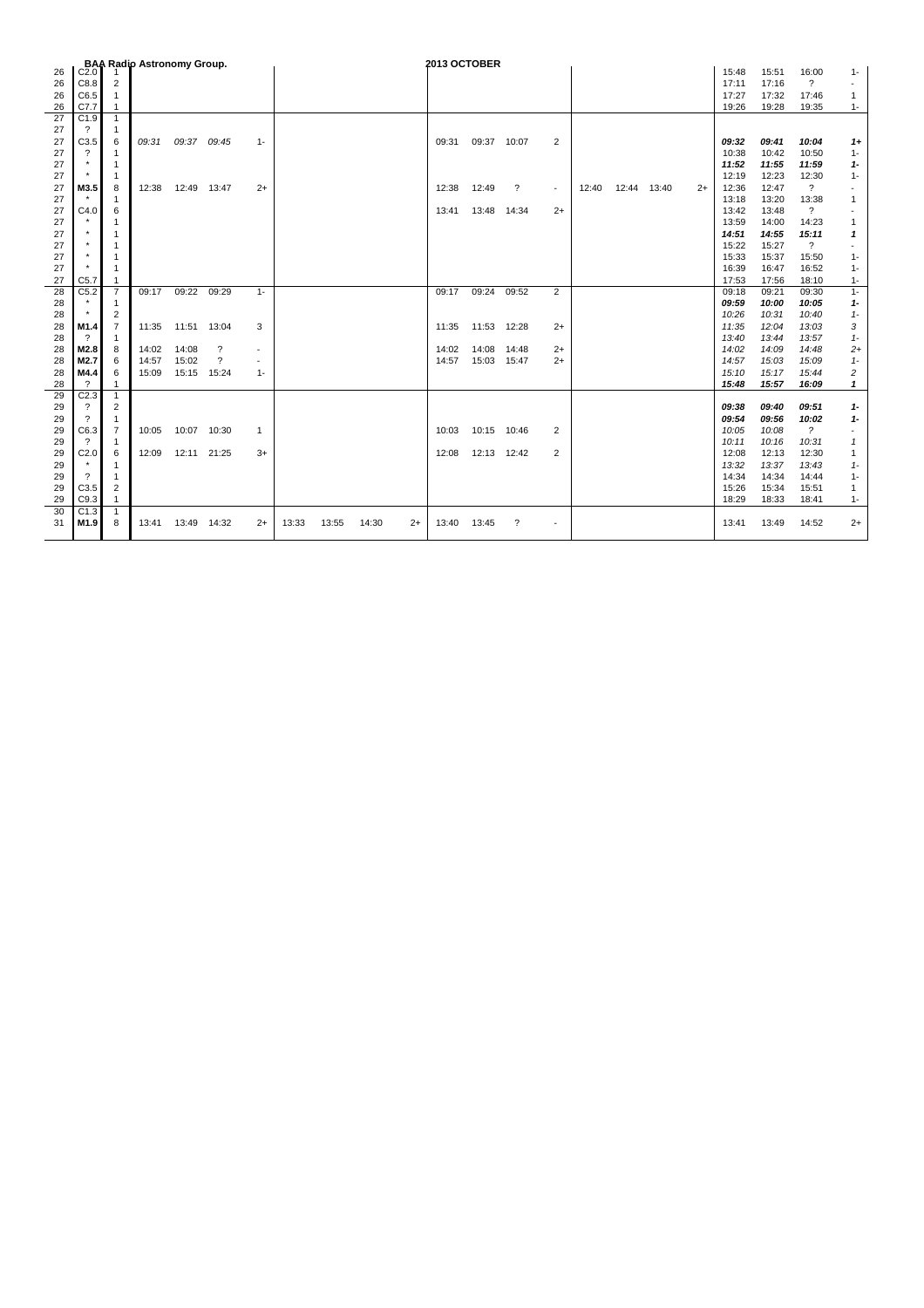**BAA Radio Astronomy Group. 2013 OCTOBER**

|                     |                                              |                |                             | Colin Clements (23.4kHz/22.1kHz) |               | Peter King (18.3kHz)             | Richard Kaye(19.6/23.4/20.9kHz) |                     |                             |                      |                | John Wardle (19.6/23.4kHz)<br>Steve Parkinson (Various) |                                 |               |                                  |                          |                                   |            |  |  |
|---------------------|----------------------------------------------|----------------|-----------------------------|----------------------------------|---------------|----------------------------------|---------------------------------|---------------------|-----------------------------|----------------------|----------------|---------------------------------------------------------|---------------------------------|---------------|----------------------------------|--------------------------|-----------------------------------|------------|--|--|
|                     |                                              |                |                             | AAVSO receiver, 0.76m screened   |               | Own designed receiver, 1.4m loop |                                 |                     | Pre-amplifier + PC software |                      |                |                                                         | PC soundcard, long wire aerial. |               | Tuned radio frequency receivers, |                          |                                   |            |  |  |
|                     |                                              |                | loop aerial.                |                                  |               | aerial.                          |                                 |                     | receiver.                   |                      |                |                                                         |                                 |               |                                  |                          | 0.58m frame aerial.               |            |  |  |
| DAY                 |                                              |                |                             | START PEAK END (UT)              |               | <b>START</b><br>PEAK END (UT)    |                                 |                     | START PEAK END (UT)         |                      |                |                                                         | START PEAK END (UT)             |               |                                  |                          | START PEAK END (UT)               |            |  |  |
| 6<br>7              | C1.0<br>C <sub>2.3</sub>                     |                |                             |                                  |               |                                  | 15:37                           |                     | 15:40 15:46                 | $1 -$                |                |                                                         |                                 |               |                                  |                          |                                   |            |  |  |
| $\overline{7}$<br>9 | C1.0                                         |                |                             |                                  |               |                                  |                                 |                     |                             |                      |                |                                                         |                                 |               |                                  |                          |                                   |            |  |  |
| 10                  | C1.6                                         |                |                             |                                  |               |                                  |                                 |                     |                             |                      |                |                                                         |                                 |               | 11:00                            | 11:03                    | 11:15                             | $1 -$      |  |  |
| 10<br>10            | C1.4                                         |                |                             |                                  |               |                                  |                                 |                     |                             |                      |                |                                                         |                                 |               |                                  |                          |                                   |            |  |  |
| 10<br>10            | C1.2<br>C1.6                                 |                |                             |                                  |               |                                  |                                 |                     |                             |                      |                |                                                         |                                 |               |                                  |                          |                                   |            |  |  |
| 11                  | M1.5                                         |                |                             |                                  |               |                                  | 07:00                           | 07:19               | 07:45                       | $\overline{2}$       |                |                                                         |                                 |               | 07:10                            | 07:25                    | ?                                 |            |  |  |
| 11<br>11            | C <sub>5.4</sub><br>$\overline{\mathcal{L}}$ | 09:13          | 09:22 09:48                 |                                  | 2             |                                  | 09:12                           | 09:16               | 09:23                       | $1 -$                |                |                                                         |                                 |               | 09:14<br>10:41                   | 09:22<br>10:52           | 09:50<br>11:06                    | 2<br>1     |  |  |
| 11<br>11            | $\overline{\mathcal{L}}$<br>C6.2             | 11:28<br>12:17 | 11:29<br>12:36              | 11:38<br>13:46                   | $1 -$<br>3    |                                  | 12:17                           | 12:33 12:53         |                             | 2                    |                |                                                         |                                 |               | 12:18                            | 12:27                    | 13:10                             | $^{2+}$    |  |  |
| 11<br>11            | $\star$<br>C4.7                              | 14:31<br>14:45 | 14:39<br>14:54              | 14:45<br>15:13                   | $1-$<br>$1+$  |                                  |                                 |                     |                             |                      |                |                                                         |                                 |               | 14:34                            | 14:39                    | 15:10                             | 2          |  |  |
| 11                  | $\cdot$                                      |                |                             |                                  |               |                                  |                                 |                     |                             |                      |                |                                                         |                                 |               |                                  |                          |                                   |            |  |  |
| 11<br>12            | C <sub>2.3</sub><br>C <sub>2.0</sub>         |                |                             |                                  |               |                                  | 08:15                           | 08:17               | 08:22                       | $1 -$                |                |                                                         |                                 |               |                                  |                          |                                   |            |  |  |
| 12<br>12            | C1.5                                         |                |                             |                                  |               |                                  | 08:50                           | 08:53               | 09:13                       | 1                    |                |                                                         |                                 |               |                                  |                          |                                   |            |  |  |
| 12<br>12            | C <sub>2.4</sub>                             | 12:03          | 12:16                       | 13:01                            | $2+$          |                                  | 12:06                           | 12:19               | 12:29                       | 1                    |                |                                                         |                                 |               | 11:28<br>12:05                   | 11:34<br>12:15           | $\overline{\phantom{a}}$<br>12:31 | $1+$       |  |  |
| 12                  | $\overline{\cdot}$                           |                |                             |                                  |               |                                  |                                 |                     |                             |                      |                |                                                         |                                 |               |                                  |                          |                                   |            |  |  |
| 12<br>13            | $\overline{\mathcal{E}}$<br>C4.5             |                |                             |                                  |               |                                  |                                 |                     |                             |                      | 17:53          | 17:57 18:02                                             |                                 | $1 -$         |                                  |                          |                                   |            |  |  |
| 14<br>15            | C8.0<br>C <sub>2.8</sub>                     | 12:58          | 13:18 14:18                 |                                  | $2+$          |                                  | 13:01<br>07:59                  | 13:20<br>08:04      | 14:01<br>08:14              | $2+$<br>$1 -$        | 13:01          | 13:17 14:06                                             |                                 | $2+$          | 13:01                            | 13:19                    | 14:15                             | $2+$       |  |  |
| 15                  | C <sub>2.8</sub>                             |                |                             |                                  |               |                                  | 08:16                           | 08:19               | 08:27                       | $1 -$                |                |                                                         |                                 |               |                                  |                          |                                   |            |  |  |
| 15<br>15            | M1.8                                         | 08:34          | 08:59                       | 10:26                            | 3             |                                  | 08:33                           | 09:02               | 10:14                       | 3                    |                |                                                         |                                 |               | 08:33                            | 08:38                    | $\boldsymbol{\mathcal{P}}$        |            |  |  |
| 15<br>15            | C <sub>2.9</sub><br>$\overline{\mathcal{E}}$ | 10:26          | 10:30                       | 10:57                            | $1+$          |                                  | 10:27                           | 10:34               | 10:56                       | $1+$                 | 10:29          | 10:32 10:41                                             |                                 | $1 -$         | 10:28                            | 10:33                    | 10:45                             | $1 -$      |  |  |
| 15<br>15            | C <sub>2.2</sub><br>$\overline{\cdot}$       |                |                             |                                  |               |                                  |                                 |                     |                             |                      |                |                                                         |                                 |               |                                  |                          |                                   |            |  |  |
| 15                  | C4.4                                         | 14:49          | 14:57                       | 15:21                            | $1+$          |                                  | 14:50                           | 14:58               | 15:13                       | 1                    |                |                                                         |                                 |               | 14:52                            | 14:58                    | ?                                 |            |  |  |
| 15<br>15            | C6.5                                         | 14:52          | 15:23 15:34                 |                                  | 2             |                                  | 15:24                           |                     | 15:36 15:48                 | $\mathbf{1}$         |                |                                                         |                                 |               | 15:27                            | 15:37                    | $\overline{\cdot}$                |            |  |  |
| 15<br>16            | C1.8<br>C1.8                                 |                |                             |                                  |               |                                  | 09:14                           | 09:22               | 10:04                       | $2+$                 | 09:15          | 09:22                                                   | 09:37                           | $\mathbf{1}$  |                                  |                          |                                   |            |  |  |
| 16<br>16            | C <sub>1.4</sub><br>C8.9                     | 14:30          | 14:36                       | 14:46                            | $1 -$         |                                  | 14:31                           |                     | 14:36 14:57                 | $1+$                 | 14:31          | 14:37                                                   | 14:55                           | $\mathbf{1}$  | 14:31                            | 14:37                    | 15:10                             | 2          |  |  |
| 17                  |                                              |                |                             |                                  |               |                                  |                                 |                     |                             |                      |                |                                                         |                                 |               |                                  |                          |                                   |            |  |  |
| 17<br>17            | C5.8<br>?                                    | 10:26<br>11:47 | 10:34<br>11:58              | 10:43<br>12:44                   | $1 -$<br>$2+$ |                                  | 10:28                           | 10:37               | 10:56                       | $1+$                 | 10:28          | 10:35                                                   | 11:00                           | $1+$          | 10:29                            | 10:34                    | 11:15                             | $2+$       |  |  |
| 17<br>17            | C4.8<br>?                                    | 11:47          | 12:08                       | 13:45                            | 3             |                                  | 11:49                           |                     | 12:06 12:25                 | $\overline{2}$       | 12:02          | 12:08                                                   | 12:26                           | $\mathbf{1}$  | 11:51                            | $\overline{\mathcal{E}}$ | 12:35                             | 2          |  |  |
| 17<br>17            | $\overline{\mathcal{E}}$                     |                |                             |                                  |               |                                  | 14:39                           |                     |                             | $1+$                 |                |                                                         |                                 |               |                                  |                          |                                   |            |  |  |
| 17                  | M1.2                                         |                |                             |                                  |               |                                  |                                 |                     | 14:43 15:10                 |                      | 15:11          | 15:41                                                   | 16:09                           | $2+$          | 15:13                            | 15:39                    | ?                                 |            |  |  |
| 18<br>18            | C3.3<br>C <sub>5.0</sub>                     | 10:18          | 10:29                       | 10:51                            | 2             |                                  | 10:20                           |                     | 10:33 11:21                 | $2+$                 | 07:27<br>10:21 | 07:32<br>10:36                                          | 07:39<br>10:53                  | $1 -$<br>$1+$ | 10:18                            | 10:34                    | 11:15                             | $2+$       |  |  |
| 18<br>18            | C4.7                                         | 10:51          | 10:54                       | 11:06                            | $1 -$         |                                  |                                 |                     |                             |                      | 10:53          | 10:56                                                   | 11:05                           | $1 -$         |                                  |                          |                                   |            |  |  |
| 18                  | $\overline{\phantom{a}}$                     |                |                             |                                  |               |                                  |                                 |                     |                             |                      |                |                                                         |                                 |               |                                  |                          |                                   |            |  |  |
| 18<br>18            | C8.4                                         |                | 15:15  15:19  15:40         |                                  | $\mathbf{1}$  |                                  |                                 | 15:12  15:37  16:23 |                             | $2+$                 |                | 15:14  15:26  15:40                                     |                                 | $1+$          | 15:16                            | 15:27                    | 15:45                             | $1+$       |  |  |
| 19<br>19            | C <sub>2.9</sub><br>C1.9                     |                |                             |                                  |               |                                  | 09:31                           |                     | 09:39 09:47                 | $1 -$                |                |                                                         |                                 |               | 09:31                            | 09:37                    | 09:51                             | 1          |  |  |
| 19<br>20            | C1.2<br>C <sub>2.9</sub>                     |                |                             |                                  |               |                                  | 08:36                           |                     | 08:42 09:03                 | $1+$                 |                |                                                         |                                 |               |                                  |                          |                                   |            |  |  |
| 20                  | $\cdot$ ?                                    |                |                             |                                  |               |                                  | 11:54                           |                     | 12:02 13:12                 | $2+$                 |                |                                                         |                                 |               |                                  |                          |                                   |            |  |  |
| 20<br>22            | C <sub>2.0</sub><br>C1.6                     |                |                             |                                  |               |                                  |                                 |                     |                             |                      |                |                                                         |                                 |               |                                  |                          |                                   |            |  |  |
| 22<br>22            | C1.4<br>C1.8                                 |                |                             |                                  |               |                                  |                                 |                     |                             |                      |                |                                                         |                                 |               |                                  |                          |                                   |            |  |  |
| 22<br>22            | $\overline{?}$<br>M1.0                       |                |                             |                                  |               |                                  | 14:49  15:19  15:52             |                     |                             | $2+$                 | 15:02          | 15:22                                                   | 15:44                           | 2             | 14:53                            | 15:20                    | $\overline{\mathcal{E}}$          |            |  |  |
| 23                  | C3.6                                         |                |                             |                                  |               |                                  |                                 |                     |                             |                      | 06:02          | 06:10                                                   | 06:27                           | $\mathbf{1}$  |                                  |                          |                                   |            |  |  |
| 23<br>23            | C6.5<br>$\star$                              |                | 11:13  11:19  12:01         |                                  | $2+$          |                                  | 11:16  11:22  11:59             |                     |                             | 2                    | 11:15          | 11:20                                                   | 11:40                           | $\mathbf{1}$  | 11:15                            | 11:20                    | 11:50                             | 2          |  |  |
| 23<br>23            | $\overline{\mathcal{E}}$<br>$\star$          |                |                             |                                  |               |                                  |                                 |                     |                             |                      |                |                                                         |                                 |               |                                  |                          |                                   |            |  |  |
| 23<br>23            | $^\star$<br>C1.8                             |                |                             |                                  |               |                                  |                                 |                     |                             |                      |                |                                                         |                                 |               |                                  |                          |                                   |            |  |  |
| 23                  | $\overline{?}$                               |                |                             |                                  |               |                                  |                                 |                     |                             |                      |                |                                                         |                                 |               |                                  |                          |                                   |            |  |  |
| 23<br>24            | C3.6<br>C9.3                                 |                |                             |                                  |               |                                  |                                 |                     |                             |                      | 05:50          | 06:00 06:13                                             |                                 | $\mathbf{1}$  |                                  |                          |                                   |            |  |  |
| 24<br>24            | C <sub>2.4</sub><br>M2.5                     | 10:02          | 10:11 10:31                 |                                  | $1+$          |                                  | 10:03                           | 10:10 10:31         |                             | $1+$                 | 09:54<br>10:04 | 09:57<br>10:12 10:31                                    | 10:02                           | $1 -$<br>$1+$ | 10:03                            | 10:10                    | $\overline{\cdot}$                |            |  |  |
| 24                  | M3.5                                         | 10:31          | 10:37 11:40                 |                                  | $2+$          |                                  | 10:31                           |                     | 10:38 12:14                 | 3                    | 10:31          | 10:38                                                   | 11:00                           | $1+$          | 10:32                            | 10:37                    | 11:20                             | $2+$       |  |  |
| 24<br>24            | C <sub>2.4</sub><br>C <sub>2.4</sub>         | 13:00          | 13:12 13:47                 |                                  | $^{2+}$       |                                  | 13:05<br>14:04                  | 13:08<br>14:08      | 13:20<br>14:25              | $1 -$<br>1           | 13:01          | 13:09                                                   | 13:22                           | 1             | 13:02<br>14:03                   | 13:10<br>14:11           | 13:25<br>14:20                    | 1<br>$1 -$ |  |  |
| 25<br>25            | X1.7<br>$\star$                              | 07:56<br>09:45 | 08:03<br>09:50              | 09:45<br>09:54                   | 3<br>$1-$     |                                  | 07:56                           | 08:05               | 09:44                       | 3                    | 07:54          | 07:58                                                   | 08:46                           | $2+$          | 07:57                            | 08:04                    | 09:00                             | $2+$       |  |  |
| 25<br>25            | M1.0<br>C1.8                                 | 09:45          | 10:11 11:19                 |                                  | 3             |                                  | 09:47                           |                     | 10:11 10:56                 | $2+$                 | 09:46          | 09:59 11:00                                             |                                 | $2+$          | 09:46                            | 09:55                    | 11:00                             | $2+$       |  |  |
| 25                  | C <sub>2.3</sub>                             |                |                             |                                  |               |                                  |                                 |                     |                             |                      |                |                                                         |                                 |               |                                  |                          |                                   |            |  |  |
| 25<br>25            | C7.9<br>X2.1                                 | 14:33<br>14:51 | 14:37  14:55<br>15:06 16:22 |                                  | 1<br>3        |                                  | 14:36<br>14:55                  | 15:01 16:06         | 14:40 14:55                 | $\mathbf{1}$<br>$2+$ |                | 14:55  15:02  15:45                                     |                                 | $2+$          | 14:35<br>14:55                   | 14:40<br>15:06           | $\overline{\cdot}$<br>16:15       | $2+$       |  |  |
| 25<br>26            | M1.3<br>M2.3                                 |                |                             |                                  |               |                                  | 17:07<br>05:53                  | 06:08               | 17:10 17:30<br>06:55        | $\mathbf{1}$<br>$2+$ |                |                                                         |                                 |               |                                  |                          |                                   |            |  |  |
| 26<br>26            | C5.2<br>C4.4                                 |                |                             |                                  |               |                                  |                                 |                     |                             |                      |                |                                                         |                                 |               |                                  |                          |                                   |            |  |  |
| 26                  | M1.5                                         |                | 09:19 09:28 09:34           |                                  | $1 -$         |                                  | 09:21                           |                     | 09:28 09:35                 | $1 -$                |                |                                                         |                                 |               | 09:20                            | 09:30                    | ?                                 |            |  |  |
| 26<br>26            | M1.5<br>M1.8                                 | 09:34<br>10:41 | 09:39<br>11:17 13:27        | 10:41                            | $2+$<br>$3+$  |                                  | 09:36<br>10:46                  | 11:16 11:52         | 09:41 10:00                 | $\mathbf{1}$<br>$2+$ |                | 09:17 09:40 09:43<br>10:57  11:18  11:41                |                                 | $1+$<br>2     | 10:50                            | 11:15                    | 12:30                             | 3          |  |  |
|                     | 26 C <sub>2.8</sub>                          |                |                             |                                  |               |                                  |                                 |                     |                             |                      |                |                                                         |                                 |               |                                  |                          |                                   |            |  |  |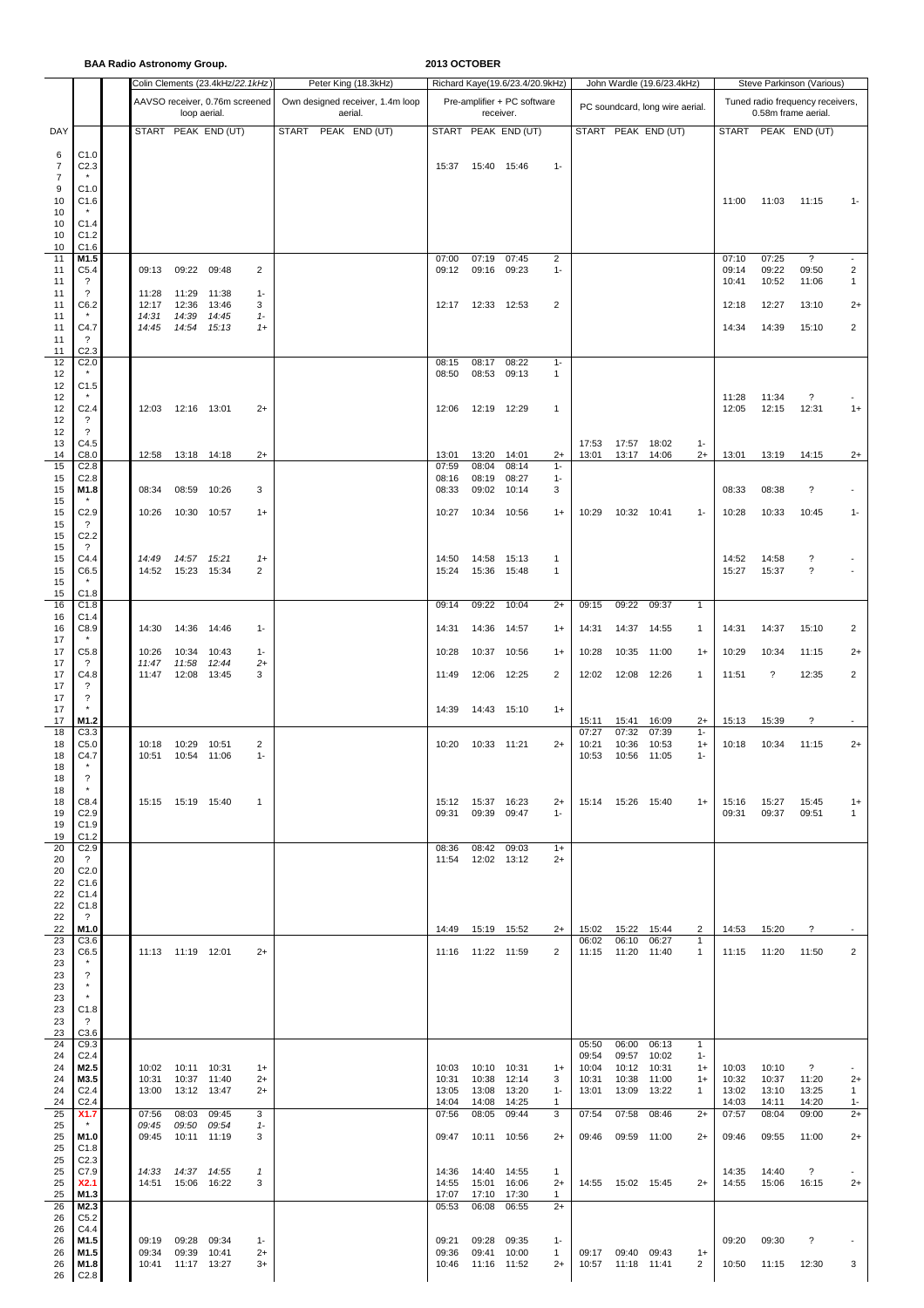| 26<br>C <sub>2.0</sub><br>26<br>C8.8<br>$\overline{2}$<br>17:14 17:18 17:48<br>26<br>C6.5<br>C7.7<br>26<br>27<br>C1.9<br>07:57<br>08:12<br>07:42<br>$1+$<br>08:36<br>08:26<br>08:49<br>27<br>$\gamma$<br>$\mathbf{1}$<br>C3.5<br>09:45 10:13<br>27<br>09:31<br>2<br>09:33<br>09:40 09:46<br>09:33<br>09:38<br>$1 -$ | 09:45<br>$1 -$<br>$\overline{\mathcal{E}}$ |
|---------------------------------------------------------------------------------------------------------------------------------------------------------------------------------------------------------------------------------------------------------------------------------------------------------------------|--------------------------------------------|
|                                                                                                                                                                                                                                                                                                                     |                                            |
|                                                                                                                                                                                                                                                                                                                     |                                            |
|                                                                                                                                                                                                                                                                                                                     |                                            |
|                                                                                                                                                                                                                                                                                                                     |                                            |
|                                                                                                                                                                                                                                                                                                                     |                                            |
|                                                                                                                                                                                                                                                                                                                     |                                            |
| 27<br>?                                                                                                                                                                                                                                                                                                             |                                            |
| 27                                                                                                                                                                                                                                                                                                                  |                                            |
| 27                                                                                                                                                                                                                                                                                                                  |                                            |
| M3.5<br>12:50<br>27<br>12:48 13:31<br>12:49 13:30<br>12:49<br>12:38<br>12:36<br>$2+$<br>12:38<br>$2+$<br>12:44<br>13:16<br>$1+$                                                                                                                                                                                     |                                            |
| 27                                                                                                                                                                                                                                                                                                                  |                                            |
| 27<br>C4.0<br>13:45 13:55<br>13:47 14:03<br>$\mathbf{1}$<br>13:51 14:00<br>13:49<br>13:39<br>$1 -$<br>13:40<br>13:42<br>$1 -$<br>13:42                                                                                                                                                                              | 14:00<br>$1 -$                             |
| 27<br>27                                                                                                                                                                                                                                                                                                            |                                            |
| 27                                                                                                                                                                                                                                                                                                                  |                                            |
| 27                                                                                                                                                                                                                                                                                                                  |                                            |
| 27                                                                                                                                                                                                                                                                                                                  |                                            |
| 27<br>C <sub>5.7</sub>                                                                                                                                                                                                                                                                                              |                                            |
| 28<br>C5.2<br>09:22 09:41<br>09:26<br>09:25<br>09:50<br>2<br>09:17<br>09:52<br>$\overline{2}$<br>09:17<br>09:22<br>09:15<br>$1+$<br>09:16                                                                                                                                                                           | 09:40<br>$\mathbf{1}$                      |
| $\star$<br>28                                                                                                                                                                                                                                                                                                       |                                            |
| 10:29<br>28<br>10:26<br>10:45<br>$\mathbf{1}$                                                                                                                                                                                                                                                                       |                                            |
| 28<br>M1.4<br>11:56 12:57<br>11:52 12:58<br>12:00<br>$2+$<br>11:37<br>$2+$<br>11:35<br>11:54 13:00<br>$2+$<br>11:35<br>11:36                                                                                                                                                                                        | 13:00<br>$2+$                              |
| $\overline{\mathcal{E}}$<br>28                                                                                                                                                                                                                                                                                      |                                            |
| M2.8<br>14:08 14:33<br>14:09 14:58<br>$2+$<br>14:04<br>14:08<br>28<br>14:01<br>14:03<br>14:01<br>14:11<br>14:02<br>$1+$<br>$1 -$<br>M2.7<br>15:02<br>15:07<br>15:02<br>15:10<br>14:58<br>15:01<br>14:58<br>14:57                                                                                                    | 14:48<br>$2+$<br>15:45<br>$2+$             |
| 28<br>$1 -$<br>$1 -$<br>15:14 15:53<br>15:17 15:34<br>M4.4<br>15:07<br>15:14 16:26<br>3<br>15:10<br>28<br>$2+$<br>14:59<br>1                                                                                                                                                                                        |                                            |
| 28<br>$\gamma$                                                                                                                                                                                                                                                                                                      |                                            |
| C <sub>2.3</sub><br>07:54<br>29<br>07:51<br>08:00<br>$1 -$                                                                                                                                                                                                                                                          |                                            |
| $\overline{\mathcal{L}}$<br>29<br>09:41<br>09:49<br>$1 -$<br>09:40                                                                                                                                                                                                                                                  |                                            |
| $\overline{\mathcal{E}}$<br>29                                                                                                                                                                                                                                                                                      |                                            |
| C6.3<br>29<br>10:14 10:21<br>10:08<br>10:21<br>10:15<br>10:06<br>$1 -$<br>10:07<br>10:26<br>$\mathbf{1}$<br>10:04<br>10:46<br>2<br>10:05                                                                                                                                                                            | 10:40<br>2                                 |
| $\overline{\mathcal{L}}$<br>29                                                                                                                                                                                                                                                                                      |                                            |
| C2.0<br>12:19 12:42<br>2<br>12:13 12:22<br>12:13<br>29<br>12:08<br>12:08<br>$1 -$<br>12:08                                                                                                                                                                                                                          | 12:34<br>$1+$                              |
| 29                                                                                                                                                                                                                                                                                                                  |                                            |
| 29<br>$\gamma$                                                                                                                                                                                                                                                                                                      |                                            |
| C3.5<br>15:34 15:39<br>29<br>15:30<br>$1 -$<br>C9.3<br>29                                                                                                                                                                                                                                                           |                                            |
| C1.3<br>10:42 10:59<br>30<br>10:40<br>$\mathbf{1}$                                                                                                                                                                                                                                                                  |                                            |
| 13:50 14:21<br>M1.9<br>2<br>13:38<br>13:49<br>14:43<br>13:53 14:17<br>13:51<br>31<br>13:40<br>$2+$<br>13:40<br>2<br>13:40                                                                                                                                                                                           | 14:30<br>$2+$                              |
|                                                                                                                                                                                                                                                                                                                     |                                            |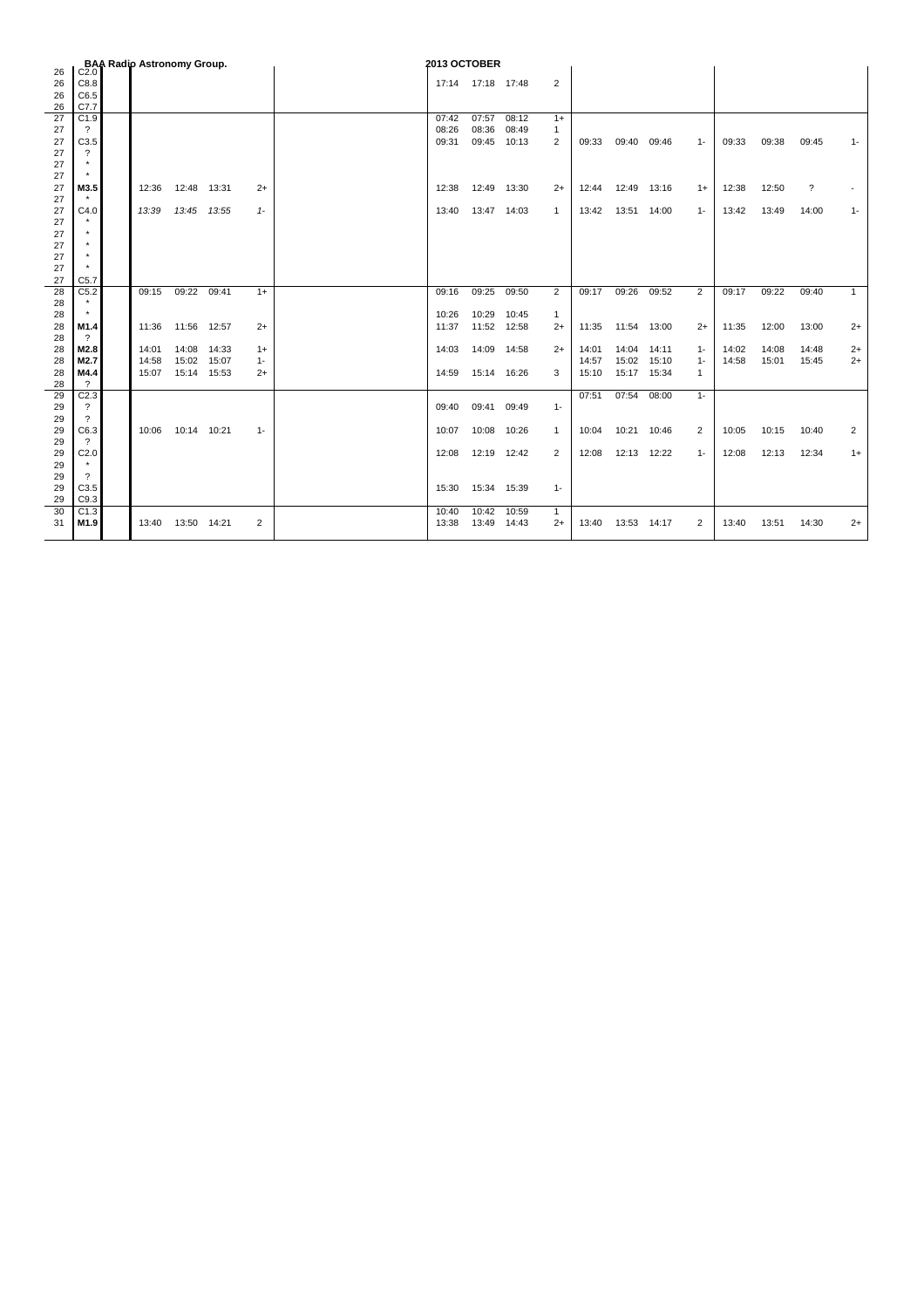|                                      |                                                | <b>BAA Radio Astronomy Group.</b>                     |                               | 2013 OCTOBER                                          |                                                        |                                                        |
|--------------------------------------|------------------------------------------------|-------------------------------------------------------|-------------------------------|-------------------------------------------------------|--------------------------------------------------------|--------------------------------------------------------|
|                                      |                                                | Simon Dawes (various)                                 | Gordon Fiander (19.6/22.1kHz) | John Elliott (19.6kHz)                                | Martyn Kinder (19.6kHz/22.1khz)                        | Mark Horn (23.4kHz)                                    |
|                                      |                                                | PC soundcard and TRF receiver<br>with 1m loop aerial. | PC sound card.                | Tuned radio frequency receiver,<br>0.5m frame aerial. | Tuned radio frequency receiver,<br>0.58m frame aerial. | Tuned radio frequency receiver,<br>0.58m frame aerial. |
| DAY                                  |                                                | START PEAK END (UT)                                   | START PEAK END (UT)           | START PEAK END (UT)                                   | START PEAK END (UT)                                    | START PEAK END (UT)                                    |
| 6<br>$\boldsymbol{7}$                | C1.0<br>C <sub>2.3</sub>                       |                                                       |                               |                                                       |                                                        |                                                        |
| $\boldsymbol{7}$<br>$\boldsymbol{9}$ | C1.0                                           |                                                       |                               |                                                       |                                                        |                                                        |
| $10$<br>10                           | C1.6                                           |                                                       |                               |                                                       |                                                        |                                                        |
| $10$<br>$10$                         | C1.4<br>C1.2                                   |                                                       |                               |                                                       |                                                        |                                                        |
| 10<br>$11$                           | C1.6<br>M1.5                                   |                                                       |                               |                                                       |                                                        |                                                        |
| 11                                   | C5.4                                           |                                                       |                               |                                                       |                                                        |                                                        |
| 11<br>11                             | $\overline{\cdot}$<br>$\overline{\mathcal{L}}$ |                                                       |                               |                                                       |                                                        |                                                        |
| 11<br>11                             | C6.2<br>$\pmb{\star}$                          |                                                       |                               |                                                       |                                                        |                                                        |
| 11<br>11                             | C4.7<br>$\cdot$ ?                              |                                                       |                               |                                                       |                                                        |                                                        |
| 11<br>12                             | C <sub>2.3</sub><br>C <sub>2.0</sub>           |                                                       |                               |                                                       |                                                        |                                                        |
| 12<br>12                             | $\star$<br>C1.5                                |                                                       |                               |                                                       |                                                        |                                                        |
| $12\,$<br>$12\,$                     | $\star$<br>C <sub>2.4</sub>                    |                                                       |                               |                                                       |                                                        |                                                        |
| $12\,$<br>12                         | $\overline{\mathcal{L}}$<br>$\overline{?}$     |                                                       |                               |                                                       |                                                        |                                                        |
| $13\,$<br>$14$                       | C4.5<br>C8.0                                   |                                                       |                               |                                                       |                                                        |                                                        |
| 15<br>$15\,$                         | C <sub>2.8</sub><br>C2.8                       |                                                       |                               |                                                       |                                                        |                                                        |
| $15\,$<br>15                         | M1.8<br>$\star$                                |                                                       |                               |                                                       |                                                        |                                                        |
| 15<br>15                             | C2.9<br>$\cdot$ ?                              |                                                       |                               |                                                       |                                                        |                                                        |
| 15<br>15                             | C2.2<br>$\overline{?}$                         |                                                       |                               |                                                       |                                                        |                                                        |
| $15\,$<br>$15\,$                     | C4.4<br>C6.5                                   |                                                       |                               |                                                       |                                                        |                                                        |
| 15<br>15                             | $^\star$<br>C1.8                               |                                                       |                               |                                                       |                                                        |                                                        |
| 16<br>16                             | C1.8<br>C1.4                                   |                                                       |                               |                                                       |                                                        |                                                        |
| 16<br>17                             | C8.9<br>$\star$                                |                                                       |                               |                                                       |                                                        |                                                        |
| $17\,$<br>17                         | C5.8<br>$\cdot$                                |                                                       |                               |                                                       |                                                        |                                                        |
| 17<br>17                             | C4.8<br>$\cdot$                                |                                                       |                               |                                                       |                                                        |                                                        |
| 17<br>$17\,$                         | $\overline{\mathcal{E}}$<br>$\star$            |                                                       |                               |                                                       |                                                        |                                                        |
| 17<br>18                             | M1.2<br>C3.3                                   |                                                       |                               |                                                       |                                                        |                                                        |
| 18<br>18                             | C5.0<br>C4.7                                   |                                                       |                               |                                                       |                                                        |                                                        |
| 18<br>18                             | $\star$<br>$\overline{\mathcal{E}}$            |                                                       |                               |                                                       |                                                        |                                                        |
| 18<br>18                             | $\star$<br>C8.4                                |                                                       |                               |                                                       |                                                        |                                                        |
| 19<br>19                             | C <sub>2.9</sub><br>C1.9                       |                                                       |                               |                                                       |                                                        |                                                        |
| 19<br>$20\,$                         | C1.2<br>C2.9                                   |                                                       |                               |                                                       |                                                        |                                                        |
| 20<br>20                             | $\overline{?}$<br>C <sub>2.0</sub>             |                                                       |                               |                                                       |                                                        |                                                        |
| 22<br>22                             | C1.6<br>C1.4                                   |                                                       |                               |                                                       |                                                        |                                                        |
| 22<br>22                             | C1.8                                           |                                                       |                               |                                                       |                                                        |                                                        |
| 22<br>23<br>23                       | C3.6<br>C6.5                                   |                                                       |                               |                                                       |                                                        |                                                        |
| $23\,$<br>23                         | $\star$<br>$\overline{\cdot}$                  |                                                       |                               |                                                       |                                                        |                                                        |
| 23<br>23                             | $\star$<br>$\pmb{\star}$                       |                                                       |                               |                                                       |                                                        |                                                        |
| $23\,$<br>23                         | C1.8<br>$\overline{?}$                         |                                                       |                               |                                                       |                                                        |                                                        |
| 23<br>24                             | C3.6<br>C9.3                                   |                                                       |                               |                                                       |                                                        |                                                        |
| 24<br>24                             | C <sub>2.4</sub><br>M2.5                       |                                                       |                               |                                                       |                                                        |                                                        |
| 24<br>24                             | M3.5<br>C <sub>2.4</sub>                       |                                                       |                               |                                                       |                                                        |                                                        |
| 24<br>25                             | C <sub>2.4</sub><br>X1.7                       |                                                       |                               |                                                       |                                                        |                                                        |
| 25<br>25                             | $\star$<br>M1.0                                |                                                       |                               |                                                       |                                                        |                                                        |
| 25<br>25                             | C1.8<br>C <sub>2.3</sub>                       |                                                       |                               |                                                       |                                                        |                                                        |
| 25<br>25                             | C7.9<br>X2.1                                   |                                                       |                               | 14:50  15:15  16:10<br>$2+$                           |                                                        |                                                        |
| 25<br>26                             | M1.3<br>M2.3                                   |                                                       |                               |                                                       |                                                        |                                                        |
| 26<br>26                             | C5.2<br>C4.4                                   |                                                       |                               |                                                       |                                                        |                                                        |
| 26<br>26                             | M1.5<br>M1.5                                   |                                                       |                               |                                                       |                                                        |                                                        |
| 26                                   | M1.8<br>26 C2.8                                |                                                       |                               |                                                       |                                                        |                                                        |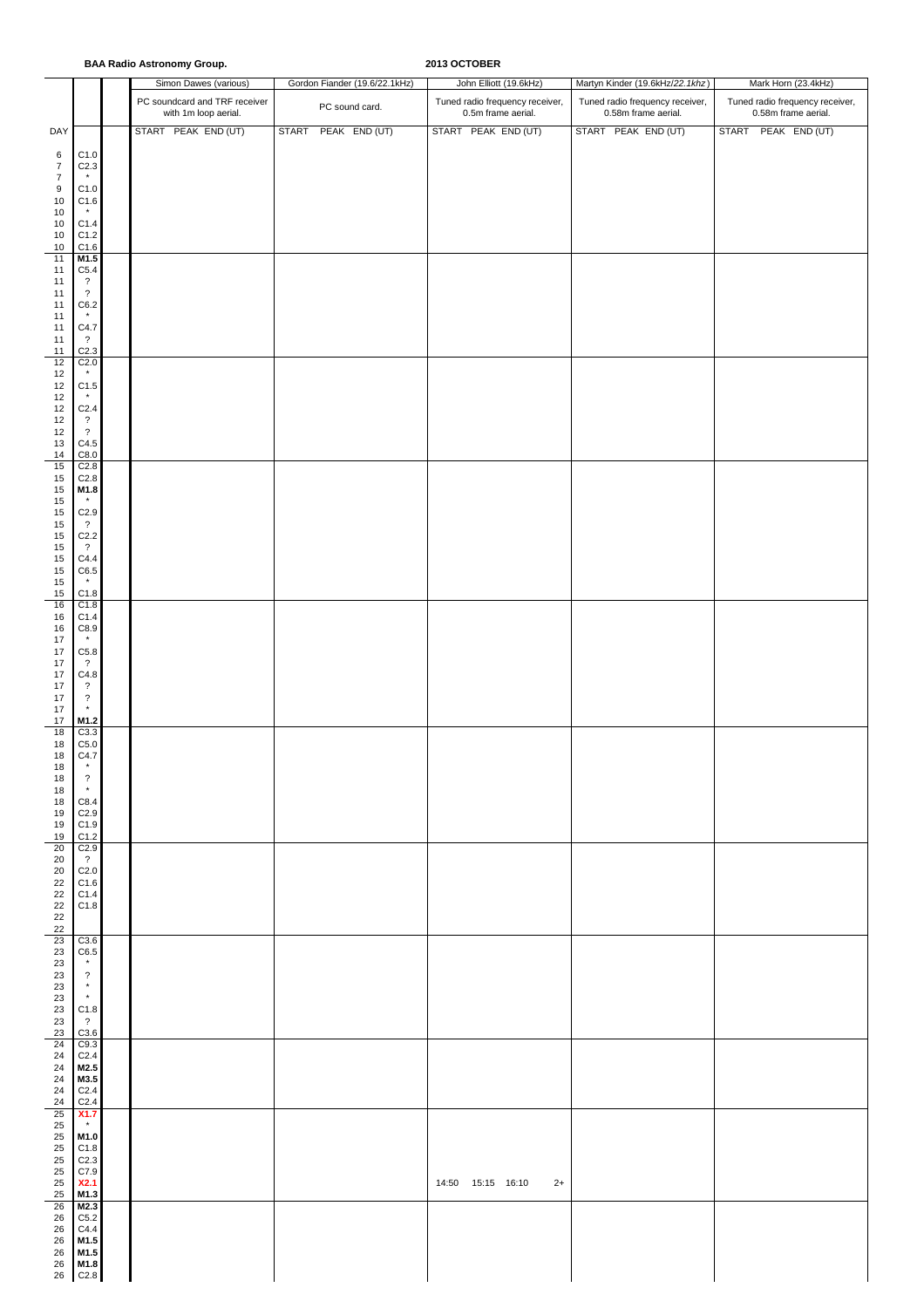|          |                          | <b>BAA Radio Astronomy Group.</b><br>C2.0 | 2013 OCTOBER         |                |  |
|----------|--------------------------|-------------------------------------------|----------------------|----------------|--|
| 26       |                          |                                           |                      |                |  |
| 26       | C8.8                     |                                           |                      |                |  |
| 26       | C6.5                     |                                           |                      |                |  |
| 26       | C7.7                     |                                           |                      |                |  |
| 27       | C1.9                     |                                           |                      |                |  |
| 27       | $\overline{\mathcal{L}}$ |                                           |                      |                |  |
| 27       | C3.5                     |                                           |                      |                |  |
| 27       | $\overline{\mathcal{L}}$ |                                           |                      |                |  |
| 27       | $^\star$                 |                                           |                      |                |  |
| 27       | $\star$                  |                                           |                      |                |  |
| 27       | M3.5                     |                                           |                      |                |  |
| 27       | $\star$                  |                                           |                      |                |  |
| 27       | C4.0                     |                                           |                      |                |  |
| 27       | $\star$<br>$\star$       |                                           |                      |                |  |
| 27       | $\star$                  |                                           |                      |                |  |
| 27       | $\star$                  |                                           |                      |                |  |
| 27       | $\star$                  |                                           |                      |                |  |
| 27       |                          |                                           |                      |                |  |
| 27<br>28 | C5.7                     |                                           |                      |                |  |
|          | C5.2<br>$\star$          |                                           |                      |                |  |
| 28<br>28 | $\pmb{\star}$            |                                           |                      |                |  |
| 28       | M1.4                     |                                           |                      |                |  |
| 28       | $\overline{?}$           |                                           |                      |                |  |
| 28       | M2.8                     |                                           | 14:06 14:35<br>14:05 | $1+$           |  |
| 28       | M2.7                     |                                           |                      |                |  |
| 28       | M4.4                     |                                           | 15:00  15:15  15:35  | $\overline{2}$ |  |
| 28       | $\overline{?}$           |                                           |                      |                |  |
| 29       | C <sub>2.3</sub>         |                                           |                      |                |  |
| 29       | $\overline{\mathcal{E}}$ |                                           |                      |                |  |
| 29       | $\overline{?}$           |                                           |                      |                |  |
| 29       | C6.3                     |                                           |                      |                |  |
| 29       | $\overline{?}$           |                                           |                      |                |  |
| 29       | C2.0                     |                                           |                      |                |  |
| 29       | $\star$                  |                                           |                      |                |  |
| 29       | $\overline{\mathcal{L}}$ |                                           |                      |                |  |
| 29       | C3.5                     |                                           |                      |                |  |
| 29       | C9.3                     |                                           |                      |                |  |
| 30       | C1.3                     |                                           |                      |                |  |
| 31       | M1.9                     |                                           |                      |                |  |
|          |                          |                                           |                      |                |  |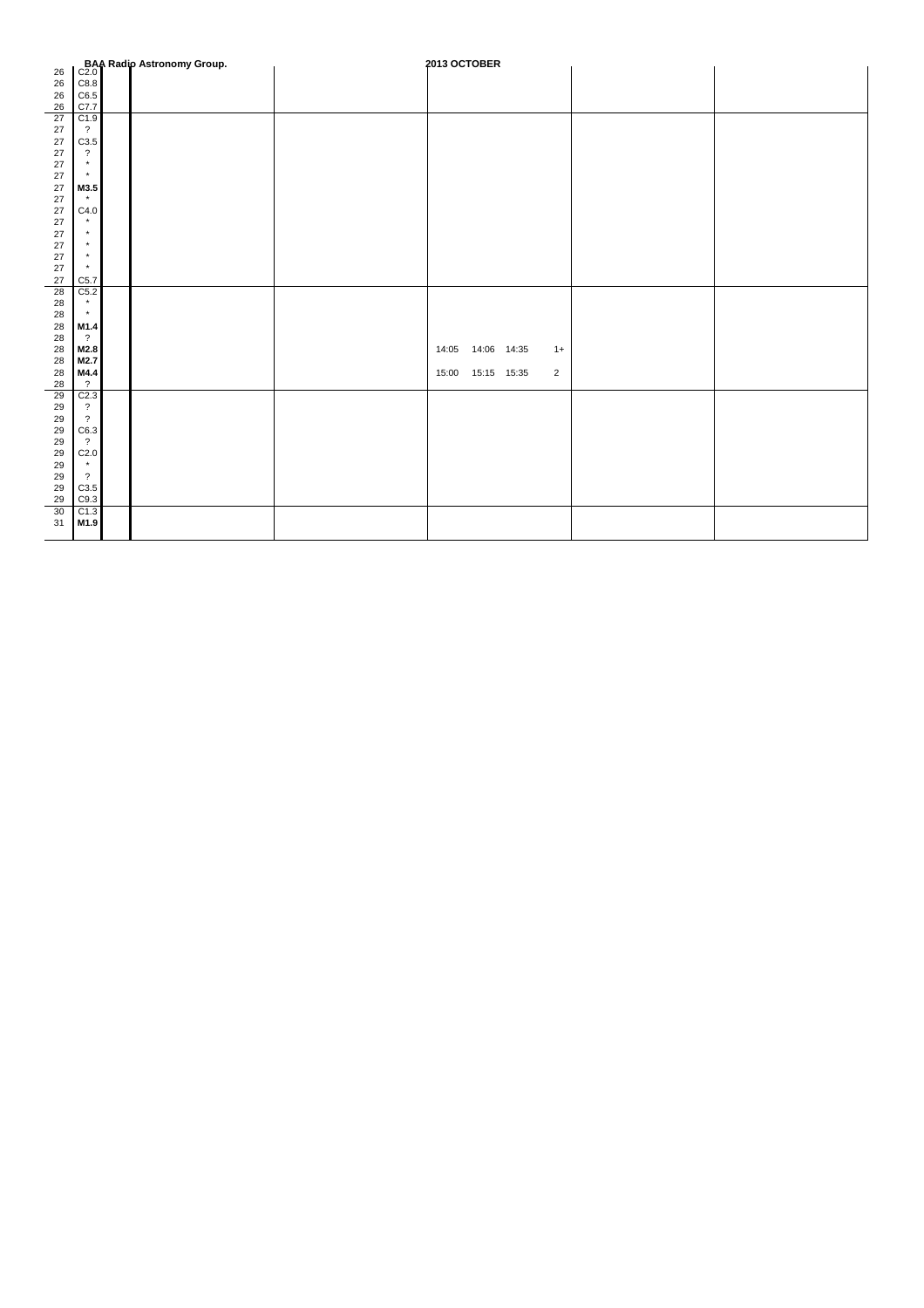# **VLF flare activity 2005/13.**

 $\blacksquare$  C  $\blacksquare$  M  $\blacksquare$   $\blacksquare$  X  $\blacksquare$  Relative sunspot number

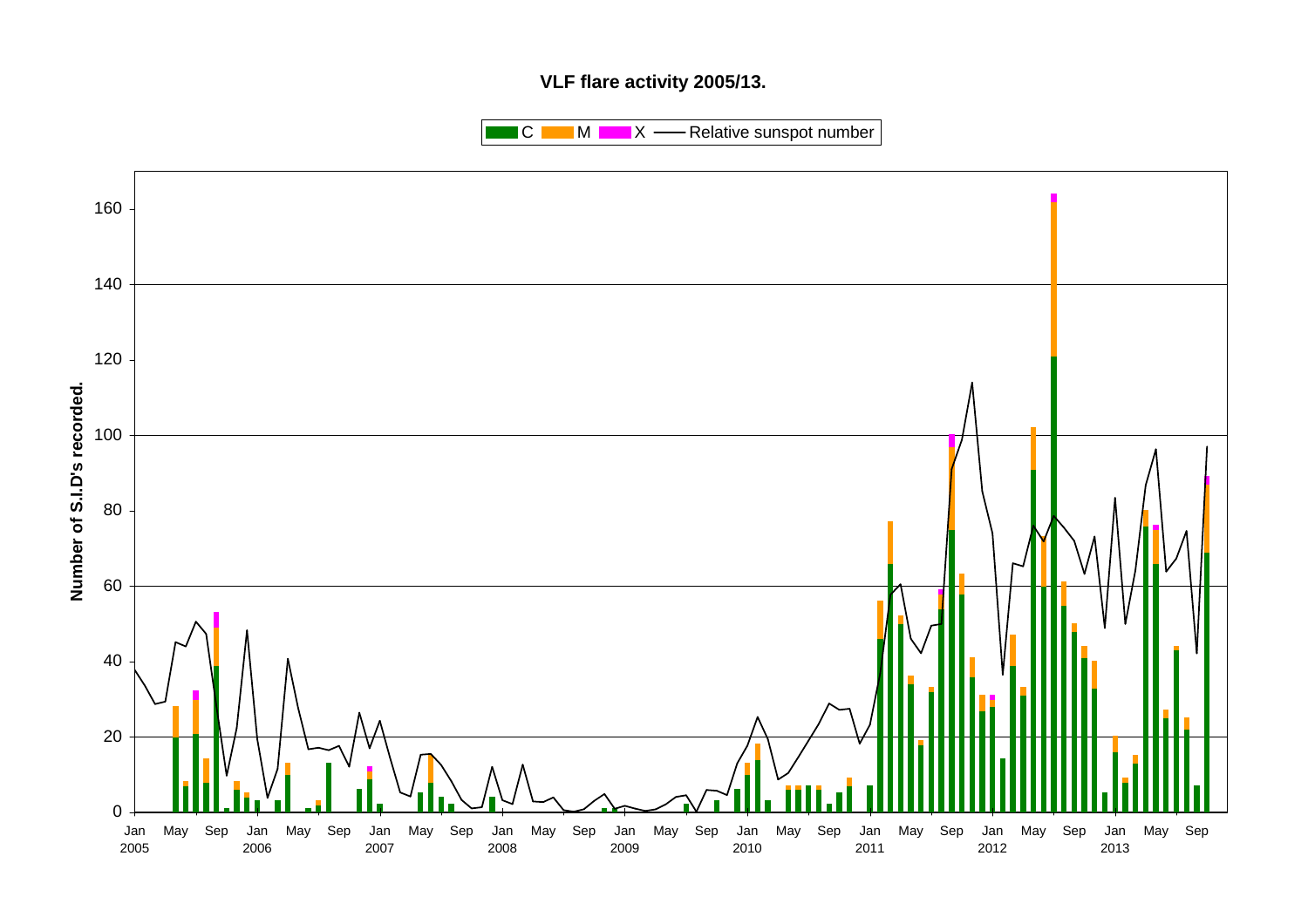## BAA Radio Astronomy Group. 2013 OCTOBER.

Solar activity increased dramatically through October giving a fifth peak to the activity in cycle 24. The background X-ray flux was at about B2 levels at the start of the month, increasing from the 10<sup>th</sup> to reach C2 levels on the 25th and 26th. This did make some of the smaller C-class flares rather difficult to detect as SIDs. Notable were four X-class flares, an X2.3 peaking at 21:54UT on the 29th was the most energetic, but sadly too late in the day to record as a SID. We did have the bonus however of recording two X-class flares on the  $25<sup>th</sup>$ . Mark Edwards has them both on his chart, together with the rest of the day's activity.



Both the X1.7 (08:05) and the X2.1 (15:05) have very short rise times compared to the M1.0 at 10:12. Just visible is the M1.3 flare at 17:11UT in the 24kHz signal from NAA. The M1.3 flare has also produced a good variety of SID shapes, mostly double-peaked. I have added the GOES X-ray data to my own recording:



Active region 1882 was responsible for both of the X-class and the M1.3 flare as well as the many peaks in between, giving quite a complex overall structure.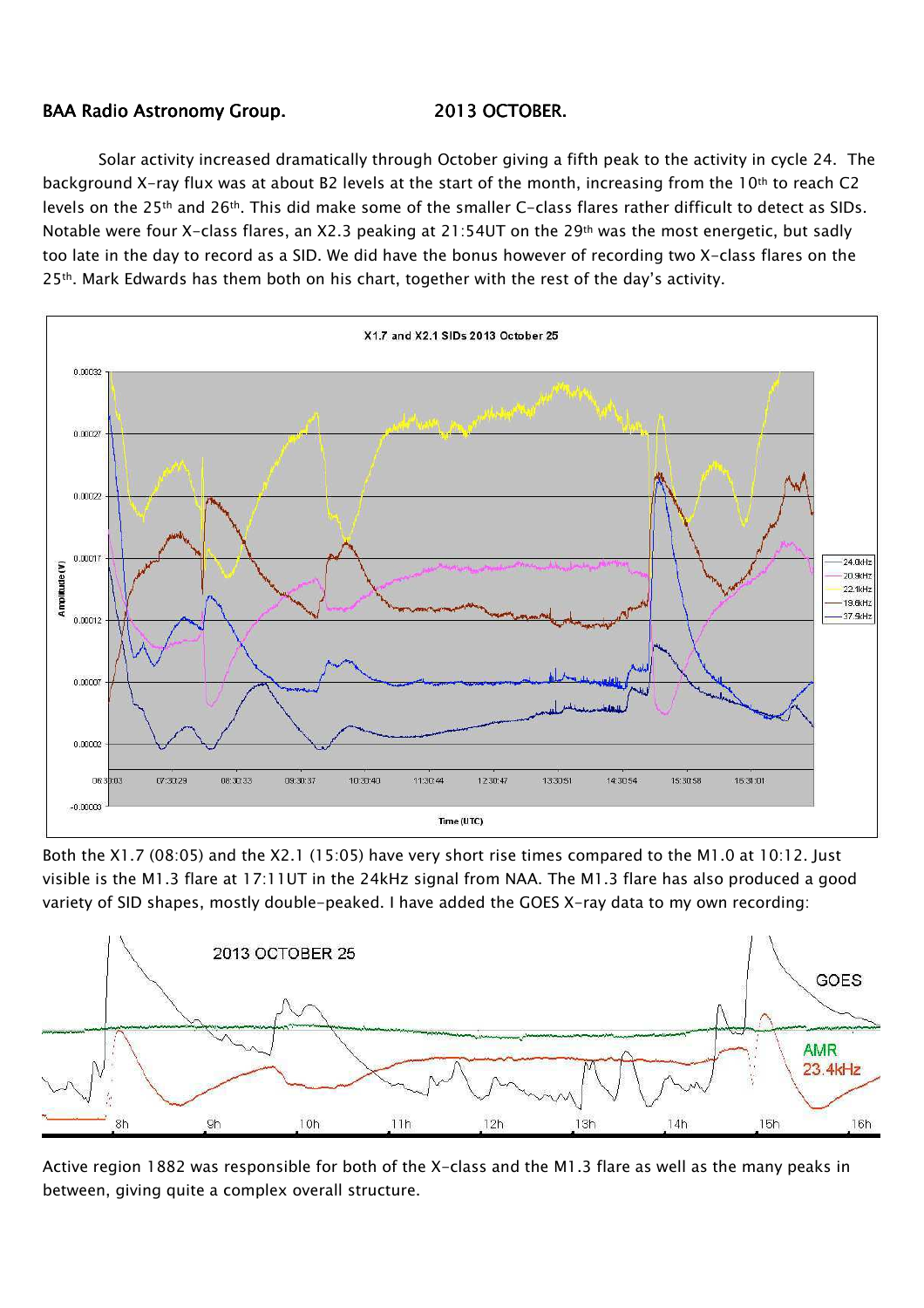Many of the flares in October were multiple-peaked. Some observers have recorded these as single SIDs, while others have recorded several SIDs for each flare. As far as possible I have recorded all of the times in the tables, showing '?' in the classification for the extra peaks. Those shown as '\*' are listed by the SWPC as separate flares, but without giving any X-ray class. Conversely, some flares occurring in rapid succession have become merged into a single SID.



The top chart is from Paul Hyde, showing the M-class flares on the 28th. The top trace (yellow) is at 23.4kHz, and clearly shows the M2.7 and M4.4 flares as separate SIDs, whilst the blue trace at 22.1kHz shows them merged into a single SID. I have added the GOES data to my own recording (lower chart) to show how these two events are almost as one in X-rays too. They were both produced by active region 1882.

Two flares on the 27<sup>th</sup> have also become merged into a single SID for some observers. The M3.5 flare peaked at 12:38UT, its decay lasting nearly two hours. This was produced by active region 1875. While the decay was still in progress, region 1877 produced a C4.0 flare peaking at 13:47. Being of much lower amplitude, its effect on the ionosphere was much diluted by the earlier M-class event.

Most of the flares recorded this month have had quite fast rise-times compared to those in recent months. The X1.7 on the 25<sup>th</sup> is listed by the SWPC at 8 minutes, and the X2.1 at 12 minutes. The M2.5 on the 24<sup>th</sup> is listed at 10 minutes, while the following M3.5 is listed at just 3 minutes. Mark Edwards' chart on the next page shows these two SIDs.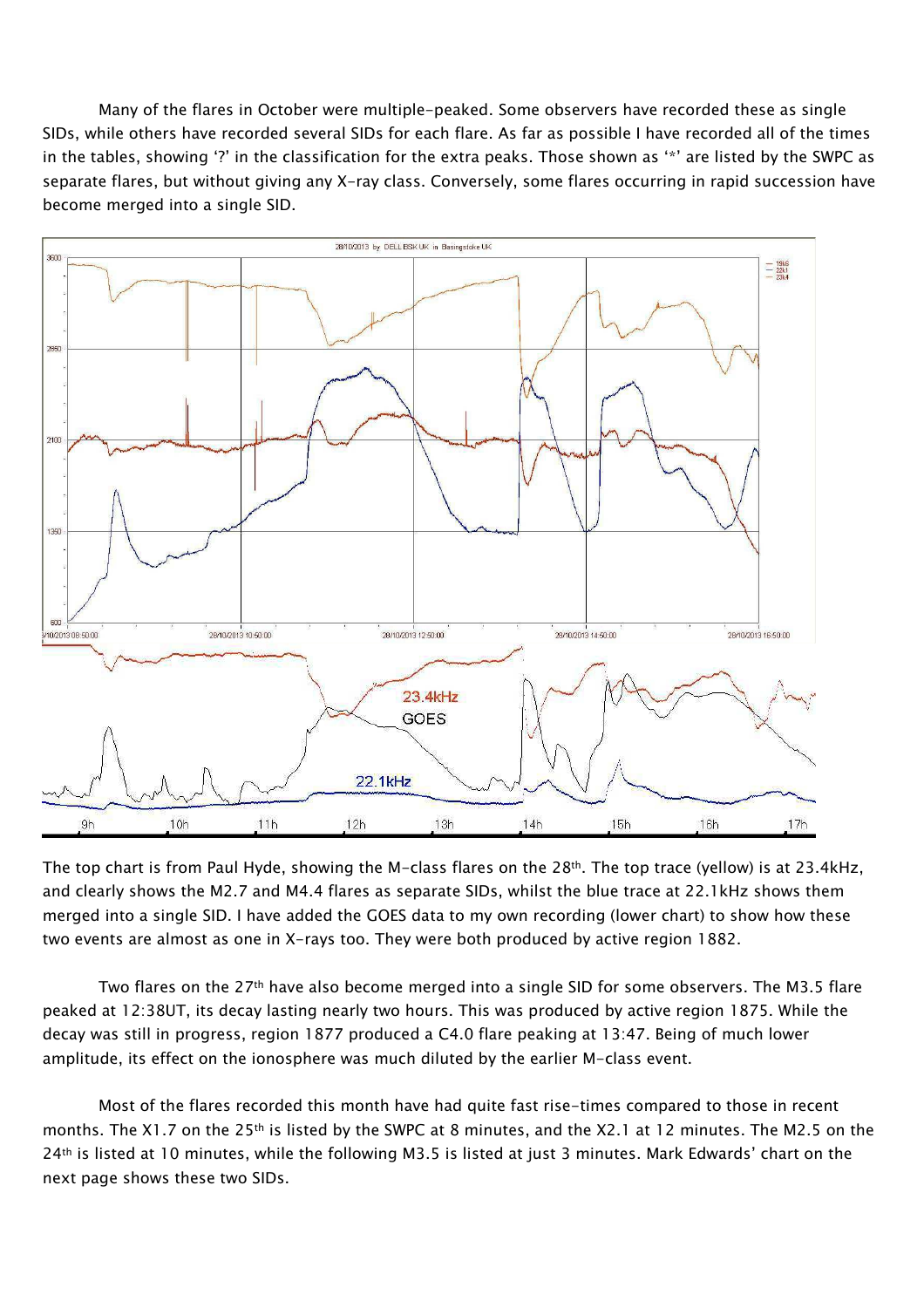

Both of these flares were produced by active region 1875.



# MAGNETIC OBSERVATIONS.

A short rise-time in the X-ray flux is often related to subsequent magnetic disturbances, and this month we have another SFE to add to the Bartels diagram. As already mentioned, the X2.1 flare on the 25<sup>th</sup> had a fairly rapid onset, and was accompanied by a short magnetic crotchet. The magnetogram above by Roger Blackwell shows the SFE as a sharp dip in the By (red) trace, timed at 15:03UT.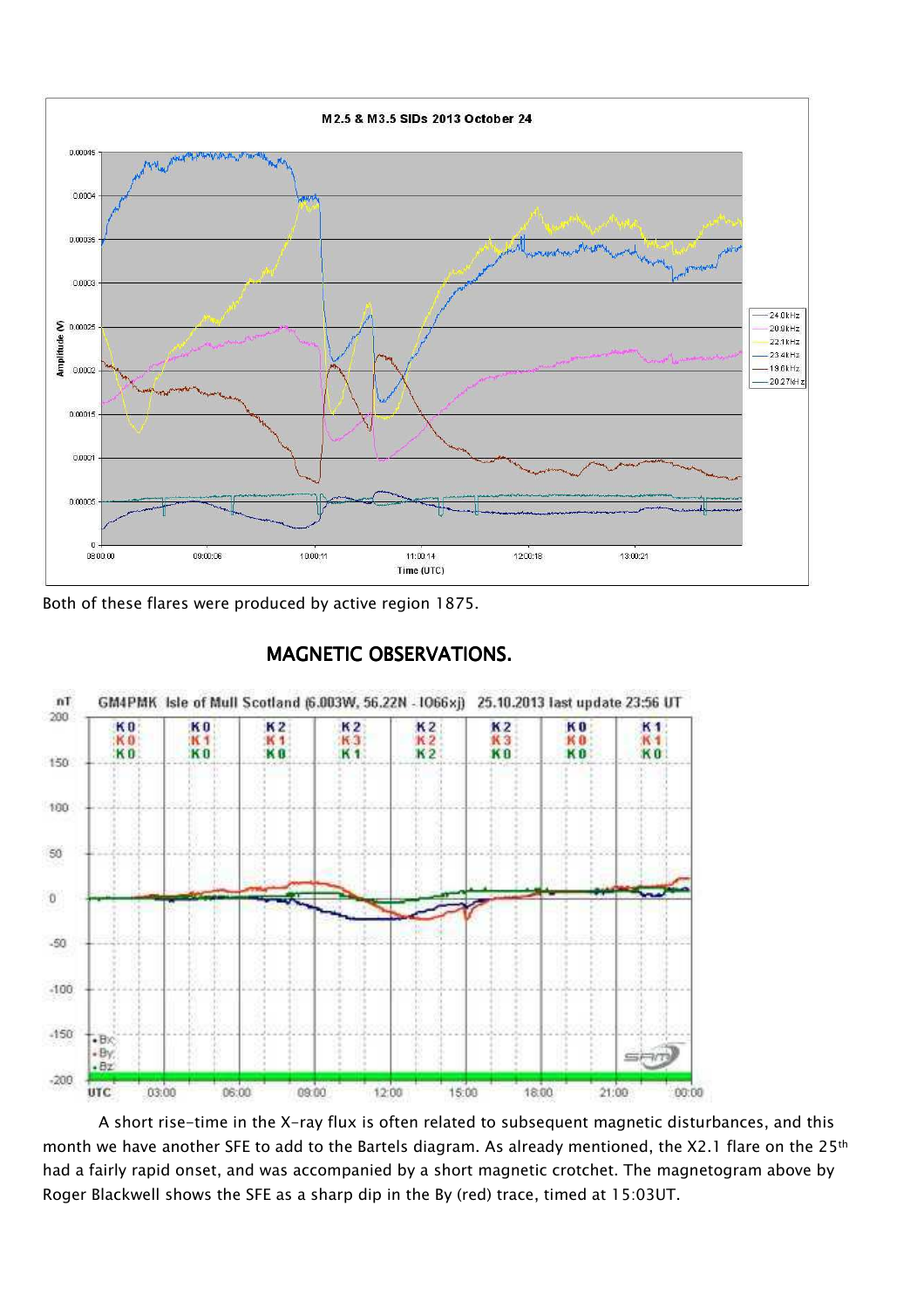This close-up view by Roger shows both the SFE and SID together:



SID and magnetometer event resulting from X2.1 flare 25 October 2013 as recorded at Willowbank Observatory, Isle of Mull

It can also be seen as small fall in the green AMR trace in my earlier SID chart, just after the rise in X-ray flux. The BGS lists two more SFEs, but we have not recorded them.

With the large number of energetic flares in October, the amount of magnetic activity has not been that high. There were plenty of CMEs produced, but mostly aimed away from the Earth and so not having much effect. The best SSC was observed at 01:55UT on the 2<sup>nd</sup>, shown here recorded by Colin Clements:



Bx is red, and By is blue in this chart. My own recording shows an initial impulse of about 47nT, with a total disturbance of 100nT. The source of the SSC is not clear in the SWPC bulletin, but appears to be from a filament eruption associated with a long duration C1 flare at 23:37UT on September 29th.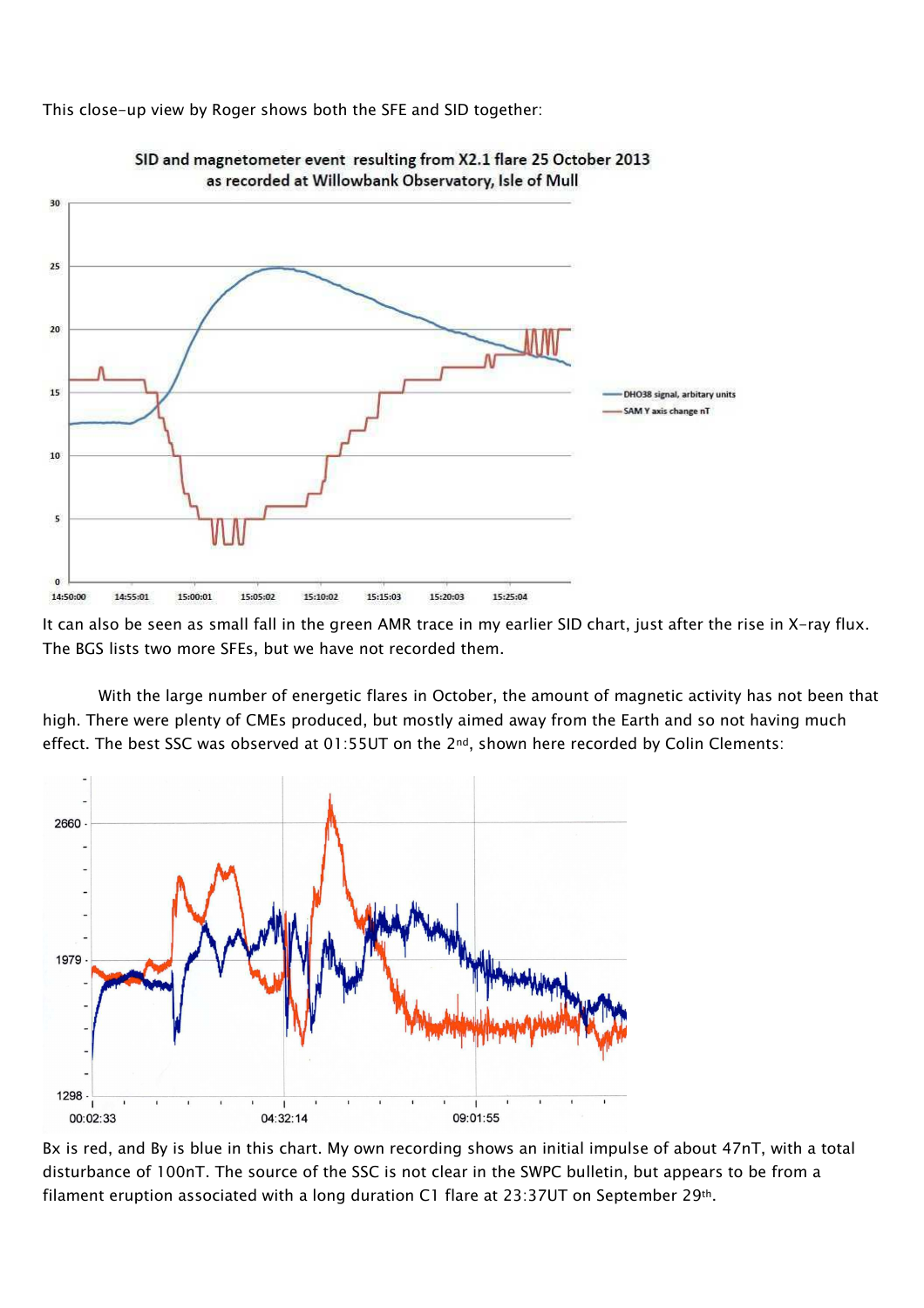### Another SSC was recorded at 20:23UT on the 8th.



Although much less dramatic than the earlier SSC, a total disturbance of about 100nT was recorded, the effects lasting nearly until midday on the 9<sup>th</sup>. The SWPC list this as being due to an Interplanetary magnetic shock, although its source is again not clear.

## Magnetic observations received from Roger Blackwell, Colin Clements, John Cook. Observations to jacook@jacook.plus.com

| ROTATION | DISTURBED.<br>KEY              |                               |                    |                                           |                   |                                 | <b>ACTIVE</b>                 |                    |                     | <b>SFE</b>                                      |          | B, C, M, X = FLARE MAGNITUDE. |                        |                     |                              |                     |                              |                        | (carrington's)            | Synodic rotation start                |                            |                                          |                   |                                 |                      |              |                      |
|----------|--------------------------------|-------------------------------|--------------------|-------------------------------------------|-------------------|---------------------------------|-------------------------------|--------------------|---------------------|-------------------------------------------------|----------|-------------------------------|------------------------|---------------------|------------------------------|---------------------|------------------------------|------------------------|---------------------------|---------------------------------------|----------------------------|------------------------------------------|-------------------|---------------------------------|----------------------|--------------|----------------------|
| 2407     | 18                             | 19                            | 20                 | 21                                        | 22                | 23                              | 24                            | 25                 | 26                  | 27                                              | 28       | 29                            | 30                     | 31                  | 2010 January<br>$\mathbf{1}$ | $\overline{2}$<br>C | 3                            | 2092<br>$\overline{4}$ | 5                         | 6                                     | 7                          | 8                                        | 9                 | 10                              | 11                   | 12           | 13                   |
| 2408     | 14                             | 15                            | 16                 | 17                                        | 18                | 19                              | 20 <sub>1</sub><br>ссме мемес | 21<br>$\mathbb{C}$ | 22                  | 23                                              | 24       | 25                            | 26                     | 27                  | 28                           | 29                  | 30                           | 2093<br>31             | 2010 February             |                                       | 3                          | 4                                        | 5                 | 6<br>CC                         | 7                    | 8<br>MCCMMCI | 9<br>$\mathbb{C}$    |
| 2409     | 10<br>$_{\rm CC}$              | 11                            | 12<br>CBM          | 13<br>$_{\rm CC}$                         | 14<br>C           | 15<br>BB                        | 16                            | 17                 | 18                  | 19                                              | 20       | 21                            | 22                     | 23                  | 24                           | つら                  | 26<br>B                      | 27                     | 2094<br>28                | 2010 March<br>$\mathbf{1}$            | $\overline{c}$             | 3                                        | C.                | 5                               | ĥ                    |              | 8                    |
| 2410     | 9                              | 1 <sub>0</sub>                | 11                 | 12                                        | 13                | 14<br>B                         | 15                            | 16                 |                     | 18                                              | 19       | 20                            | 21                     | 22                  | 23                           | 24                  | 25<br>BB                     | 26                     | 2095<br>27<br>$_{\rm CC}$ | 28                                    | 29                         | $30\,$                                   | 31                | 2010 April<br>$\overline{1}$    |                      | 3            |                      |
| 2411     |                                |                               |                    |                                           | q.                | 10                              | 11                            |                    | 13                  | 14                                              | 15.      | 16                            | 17                     | 18                  | 19                           | 20                  | 21                           | 22                     | 2096<br>23.               | 24                                    | 25                         | 26                                       | 27                | 28                              | 29                   | 30           | May                  |
| 2412     |                                |                               | -4<br>C            | 5<br>CCM                                  |                   | $\overline{7}$<br>Ċ             | 8<br>cc                       | 9                  | 10                  | 11                                              | 12       | 13                            | 14                     | 15                  | 16                           | 17                  | 18                           | 19                     | 20                        | 2097<br>21                            | 22                         | 23                                       | 24                | 25                              | 26                   | 27           | 28                   |
| 2413     |                                | 30.                           | 31                 | $\overline{20}$ 10 June<br>$\overline{1}$ | $\overline{a}$    | R                               | $\Lambda$                     | 5                  | 6                   | $\overline{7}$                                  | 8        | 9                             | 10                     | 11                  | 12<br>c                      | 13<br>MCCC          | 14                           | 15                     | 16                        | 2098<br>17                            | 18                         | 19                                       | 20                | 21                              | 22                   | 23           | 24                   |
| 2414     | 25                             | 26                            | 27                 | 28                                        | 29                | 30                              | 2010 July<br>$\mathbf{1}$     | $\overline{2}$     | 3                   | 4                                               | 5        | 6                             | 7                      | 8                   | 9<br>C                       | 10                  | 11                           | 12                     | 13<br>C                   | 2099<br>14<br>$\overline{cc}$         | 15 <sub>1</sub>            | 16                                       | 17<br>c           | 18                              | 19                   | 20<br>C      | 21                   |
| 2415     | 22                             | 23<br>BC                      | 24                 | 25                                        | 26                |                                 |                               | 29                 | 30                  | 2010 August<br>$\overline{1}$<br>$\ddot{\rm C}$ |          |                               |                        |                     | 6                            | $\overline{7}$<br>M | 8                            | q.                     | 2100<br>10                | 11                                    | 12                         | 13                                       | 14<br>$_{\rm CC}$ | 15<br>Ċ                         | 16<br>$\ddot{\rm c}$ | 17           | 18<br>$\mathbb{C}$   |
| 2416     | 19                             | 20                            | 21                 | 22                                        | 23                | 24                              | 25                            | 26                 | 27                  | 28                                              | 29       | 30                            | 31                     | 2010 September<br>1 | $\overline{2}$               | 3                   | 4                            | 5                      | 2101<br>6<br>С            |                                       | 8                          | 9                                        | 10                | 11                              | 12                   | 13           | 14                   |
| 2417     |                                | $16-1$                        | 17                 | 18                                        | 19                | 20                              | 21                            | 22                 | 23                  | 24                                              |          | 26                            | 27                     | 28<br>Ċ             | 29                           | 30<br>$\mathsf B$   | 2010 October<br>$\mathbf{1}$ | $\overline{2}$<br>в    | 3                         | 2102<br>$\overline{4}$<br>$\mathbf C$ | 5                          | 6                                        | $\overline{7}$    | 8                               | 9                    | 10           | 11                   |
| 2418     | 12                             | 13                            | 14                 | 15                                        | 16                | 17<br>C                         | 18<br>cс                      | 19                 | 20                  | 21                                              |          | ລາ                            |                        | 25                  | 26                           | 27                  | 28                           | 29                     | 30                        | 2103<br>31                            | $\overline{1}$             | 2010 November<br>$\overline{\mathbf{c}}$ | 3<br>$_{\rm cc}$  | 4                               | 5<br>М               | 6<br>CM      | 7                    |
| 2419     | 8                              | 9                             |                    | 41<br>C                                   | 12<br>$_{\rm CC}$ | 13<br>С                         | 14                            | 15                 | 16                  | 17                                              | 18       | 19                            | 20                     | 21                  | 22                           | 23                  | 24                           | 25                     | 26                        | 2104<br>27                            |                            | 29                                       | 30                | 2010 December<br>$\overline{1}$ | $\overline{2}$       | 3            | 4                    |
| 2420     | 5                              | 6                             |                    |                                           | 9                 | 10                              | 11                            | 12                 | 13                  | 14                                              | 15       | 16                            | 17                     | 18                  | 19                           | 2n.                 | 21                           | 22                     | 23                        | 24                                    | 2105<br>25                 | 26                                       | 27                | 28                              | 29                   | 30           | 31                   |
| 2421     | 2011 January<br>$\overline{1}$ | 2                             | з                  | $\overline{4}$                            | 5                 | -6                              |                               | 8                  | 9                   | 10                                              | 11       | 12                            | 13                     | 14<br>C             | 15<br>$\mathbb C$            | 16                  | 17                           | 18                     | 19                        | 2106<br>20                            | 21<br>CCC                  | 22<br>С                                  | 23                | 24                              | 25                   | 26           | 27                   |
| 2422     | 28                             | DQ.                           | 30                 | 31                                        | -1                | 2011 February<br>$\overline{2}$ | 3                             | в                  |                     |                                                 | 7        | 8                             | 9                      | 10<br>сc            | 11                           | 12<br>C             | 13<br><b>BCM</b>             | 14 <sup>1</sup><br>CM  | 15<br>$_{\rm CC}$         | :2107<br>16<br><b>MCM</b>             | 17<br>ccc                  | 18 <sup>1</sup><br>MMCC                  | 19<br>CCC         | 20                              | 21<br>CCC            | 22           | 23<br>C              |
| 2423     | 24<br>MCC                      | 25<br>$\mathbb{C}$            | 26<br>$\mathbb{C}$ | 27                                        | 28<br><b>MC</b>   | 2011 March<br>CCC               | C                             | R<br>cc            | Δ<br>$\overline{C}$ | 5                                               | <b>R</b> | CCCC CCCC CMMM                | 8                      | 9<br>CMM CMMM CCCC  | 10 <sub>1</sub>              | 11<br>ccc           | 12<br>BCCC                   | 13<br>$_{\rm cc}$      | 14                        | 15<br>CBCM CCCC                       | 2108<br>16<br>CC           | 17                                       | 18                | 19                              | 20                   | 21<br>cc     | 22<br>$\overline{C}$ |
| 2424     | 23<br>BC                       | 24<br>MCB                     | 25<br>Ċ            | 26                                        | 27                | 28<br>$\ddot{C}$                | 29<br>$\mathbf C$             | 30                 | 31                  | 2011 April<br>$\mathbf{1}$                      |          |                               | Δ                      | д                   | <b>R</b><br>cc               | $\mathbb{C}$        |                              | $\overline{c}$         | 10 <sub>1</sub>           | 11<br>BC                              | 2109<br>12<br>$\mathbb{C}$ | 13 <sup>°</sup><br>cccc                  | 14<br>cccc        | 15<br>CCCM                      | 16<br>CBCC           | 17<br>CВ     | 18<br>в              |
| 2425     | 19<br>B                        | 20 <sub>2</sub><br><b>BBC</b> | 21<br>ccc          | 22<br>CCMCC                               | 23<br>$_{\rm CC}$ | 24                              | 25<br>в                       | 26                 | 27                  | 28<br>$_{\text{cccc}}$                          | 29       | 30<br>$\overline{cccc}$       | 2011 May<br>CB         | $\overline{c}$      | з.<br>$\overline{c}$         |                     | 5                            | -R                     |                           | 8                                     | 2110<br>9<br>$\mathbb{C}$  | 10                                       | 11                | 12<br>$\overline{\mathrm{c}}$   | 13                   | 14           | 15<br>$\overline{c}$ |
| 2426     | 16                             | 17                            | 18<br>ccc          | 19                                        | 20                | 21                              | 22                            | 23                 | 24                  | 25                                              | 26       | 27<br><b>BCCC</b>             | 28<br><b>CCCM CBCM</b> | 29                  | 30<br>ccc                    | 31                  | 2011 June                    | $\overline{2}$         | 3                         |                                       |                            | $\frac{1}{2111}$                         |                   |                                 |                      | 10           | 11                   |
| 2427     | 12                             |                               |                    | 15                                        | 16                |                                 | 18                            | 19                 | 20                  |                                                 |          |                               |                        | 25                  |                              | 27                  | 28                           | 29                     | 30                        | 2011 July                             | $\overline{2}$             | 2112                                     |                   |                                 |                      |              | 8                    |